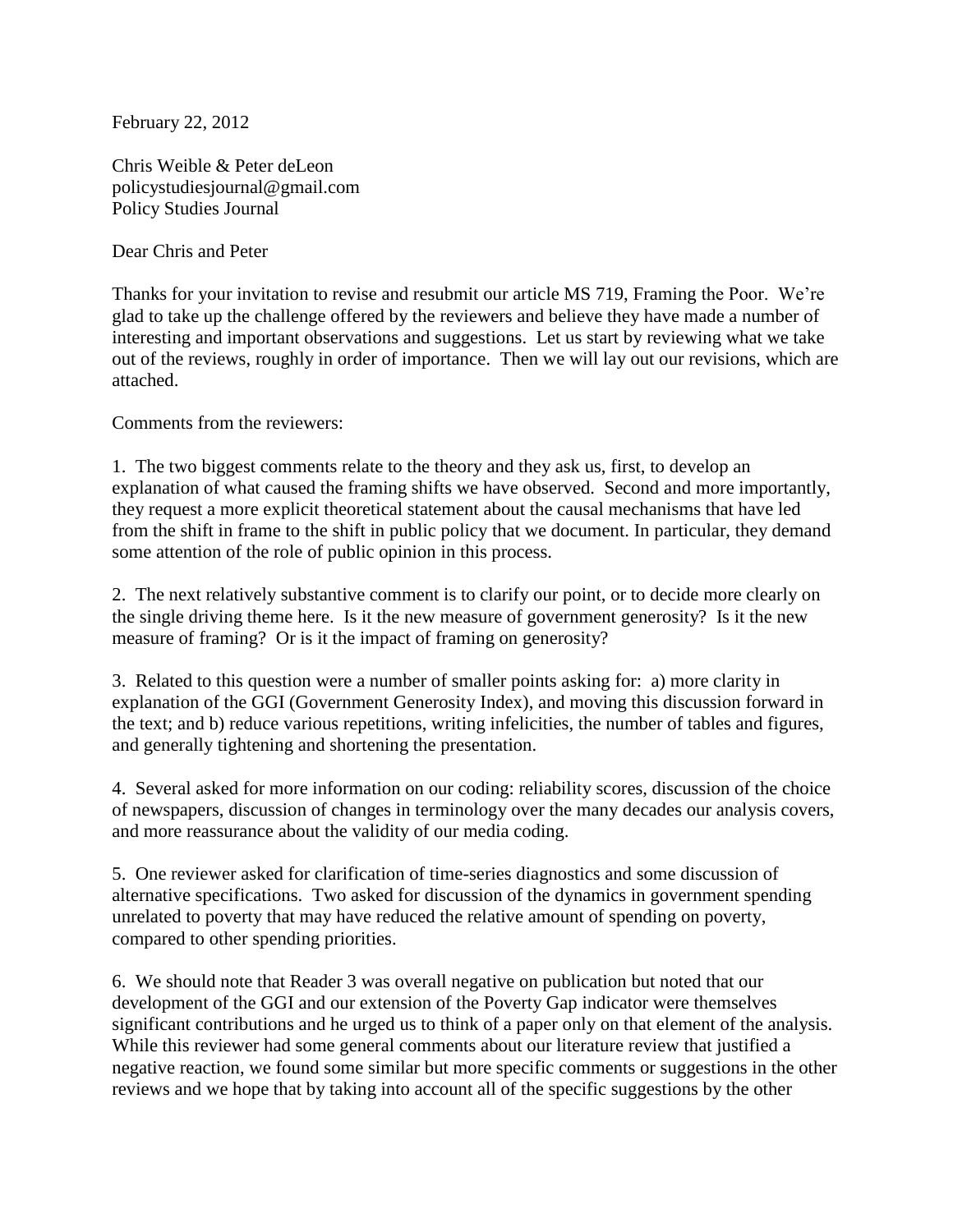reviewers we will go some way to mollify the criticism of Reader 3. However, in that reader's opinion the paper does not do enough beyond the existing literature to merit publication. We disagree: a new indicator of the extent of governmental effort on poverty, a newly extended measure on the depth of poverty, a new measure of framing, and a theory and statistical test that links these things together we believe is a significant contribution. We do agree with this reader that particular elements of our story have been described in the past. But we put them together, expand them in time, and provide new statistical measures of what had been handled in a more qualitative manner in the past.

7. The readers made a number of smaller points but those above are the most important substantive ones. While we will address each of the small points (e.g., new citations), let us explain the revisions we have made in addressing these larger issues.

## Changes:

First, let us say we have completely revised the manuscript including its very structure. We have redone much of the statistical analysis with no impact on the findings. We believe the paper has been substantially improved by the comments of the reviewers and we thank them for their time. In order of the summary we made above of the comments, here is what we have done.

1. As we explain under point 2, we have completely restructured the paper in a way that we think makes much more clear the theoretical point, which is that shifts in frames caused a shift in policy direction. We are also sensitive to the preliminary nature of this finding and the lack of causal proof (a philosophical issue, not a flaw in our analysis). Nonetheless, we think that our paper makes a substantial methodological innovation in developing new techniques of measuring framing, a new measure of frames applied to poverty, new measures of the depths of poverty, new measures of government spending, and an entirely new concept of the generosity of government spending toward the poor, controlling for the depth of poverty. So we feel that we make a clear theoretical argument but that the main contribution of the paper is more methodological and substantive rather than theoretical. Others have previously argued that frames drive policy. We confirm these findings. In any case, our revised paper is much clearer now on its theoretical focus.

We have also been clearer on the role of public opinion here and have added some discussion of it. However, we have not included it statistically in the model because, as we point out, the only long-term statistical series is one that is not sensitive at all to the shifting frames we have identified. We discuss in the paper and in a footnote the difficulty of associating systematic evidence on public opinion on this topic because of question wording effects and of the thermostatic nature of public opinion based on control of the White House, not based on shifting policy activities themselves.

2. We have made the biggest changes in the manuscript in reorganizing it completely to focus first on the new framing data, then on the new measures of government spending and how these can be predicted by the framing data, and then only finally to introduce our summary measure of "government generosity." We agree that there is much here. In the newly revised version we make clear that our point is to show how framing drives policy change. This is by far the largest